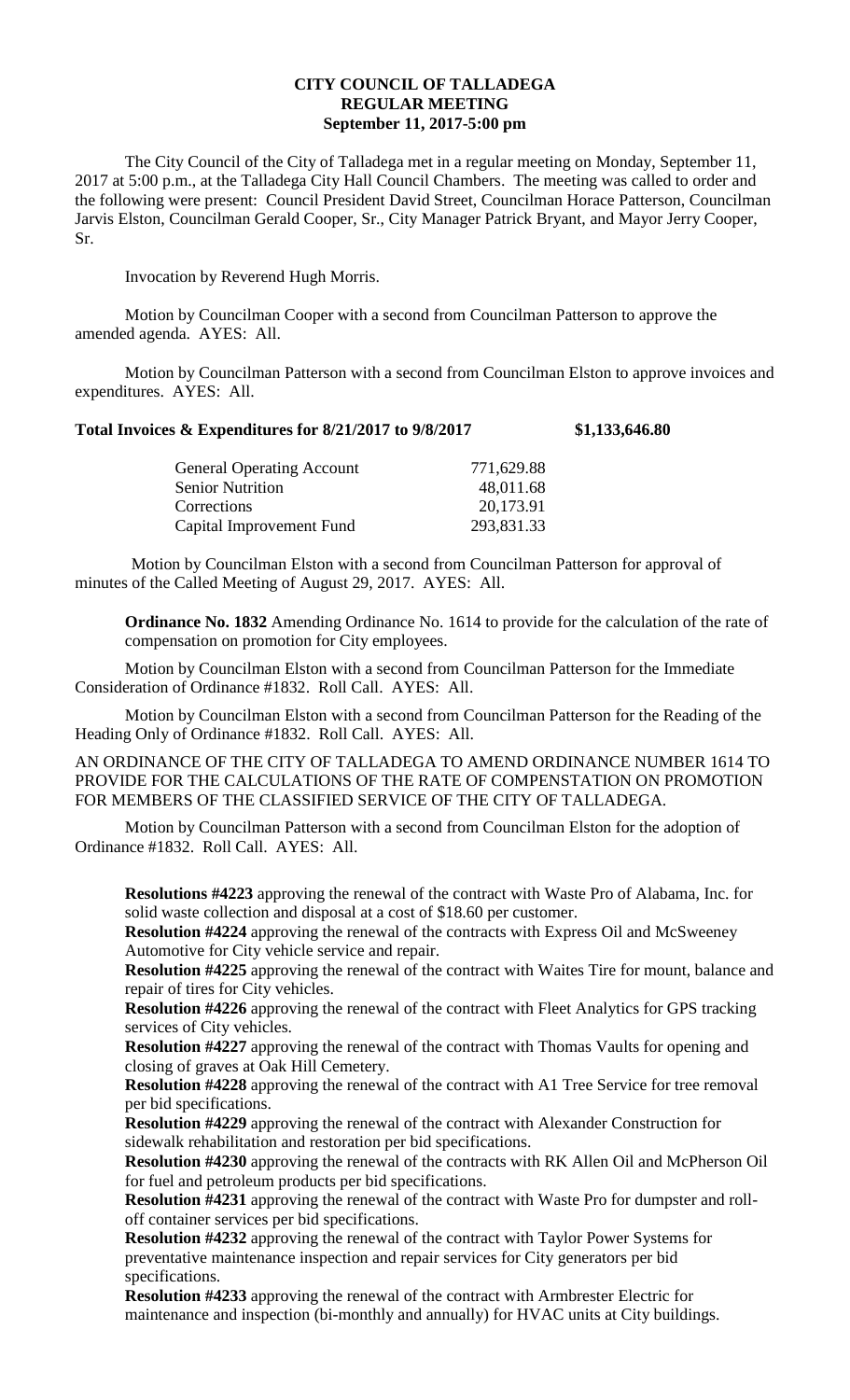**Resolution #4234** approving the renewal of the contract with Armstrong LLC for cutting and cleaning of properties declared as nuisances per bid specifications.

**Resolution #4235** approving the renewal of the contract with American Pest Control Service for pest control services for City facilities per bid specifications.

**Resolution #4236** approving the renewal of the contract with Alexander Construction for patching utility street cuts per bid specifications.

**Resolution #4237** approving the renewal of the contract with Miller Barbeque for food and beverage concessions during events at Ben E. Bruner Sports Complex per bid specifications. **Resolution #4238** approving a contract with Service Chemicals, Harcros and Chemrite Chemical for water treatment chemicals per bid specifications.

**Resolution #4239** approving a contract with Southern Pipe, G&C Supply Company,

Consolidated Pipe and Supply, Fergus Waterworks, Empire Pipe, HD Supply and M&H Valve Company for water construction supplies per bid specifications.

**Resolution #4240** approving a contract with Brannon's and The Office Pal for office supplies. **Resolution #4241** approving a contract with Brannon's for janitorial supplies.

**Resolution #4242** approving a contract with Vulcan Construction and McCartney Construction Company Inc. for stone/gravel products per bid specifications.

**Resolution #4243** approving a contract with Jim's Asphalt, LLC for cold mix per bid specifications.

**Resolution #4244** approving a contract with Coosa Valley Propane for propane per bid specifications.

**Resolution #4245** approving a contract with Waites Concrete Company, Inc. for concrete products per bid specifications.

**Resolution #4246** approving a contract with Vulcan Signs for traffic signs and posts per bid specifications.

**Resolution #4247** approving a contract with Sunbelt Fire and NAFECO for personal protective equipment per bid specifications.

**Resolution #4248** approving a contract with MAC Uniforms for police and fire uniforms per bid specifications.

**Resolution #4249** approving a contract with Waites Construction for demolition of eight structures per bid specifications at a cost of \$43,240.00.

**Resolution #4250** approving a contract with Davis Builders for park improvements per bid specifications at a cost of \$37,200.00

**Resolution #4251** approving a contract with Davis Builders for construction of three fire protection meter vaults per bid specifications at a cost of \$23,800.00.

**Resolution #4252** approving a contract with East Central Alabama Football Officials Association for officiating services for football games at Ben E. Bruner Sports Complex at a cost not to exceed \$2,500.00.

**Resolution #4253** approving an agreement with Talladega College for use of the Ben E. Bruner Sports Complex from October 1, 2017 to September 30, 2018 for a one-time payment of \$1,500.00

**Resolution #4254** approving an agreement with Talladega College for use of the Spring Street Pool for team sport calisthenics from October 1, 2017 through September 30, 2018 for a onetime payment of \$1,500.00.

Motion by Councilman Patterson with a second from Councilman Elston for the approval of Resolution #4223 to Resolution #4254. Roll Call. AYES: All.

Motion by Councilman Patterson with a second from Councilman Cooper to approve the invoices and expenditures for the Water Department. AYES: All.

| Water Department Expenditures for 8/23/17 to 9/8/17 |            | \$599,555.43 |
|-----------------------------------------------------|------------|--------------|
| Operations & Maintenance                            | 164,494.97 |              |
| Revenue                                             | 387,073.83 |              |
| North Talladega Water                               | 3,162.50   |              |
| Capital Improvement                                 | 44,824.13  |              |

**Resolution #4255** approving the purchase agreement with Vermeer Southeast of Birmingham for a Compact Excavator (Right of Way Machine) at a cost of \$81,713.00.

Motion by Councilman Elston with a second from Councilman Patterson for the approval of Resolution #4255. Roll Call. AYES: All.